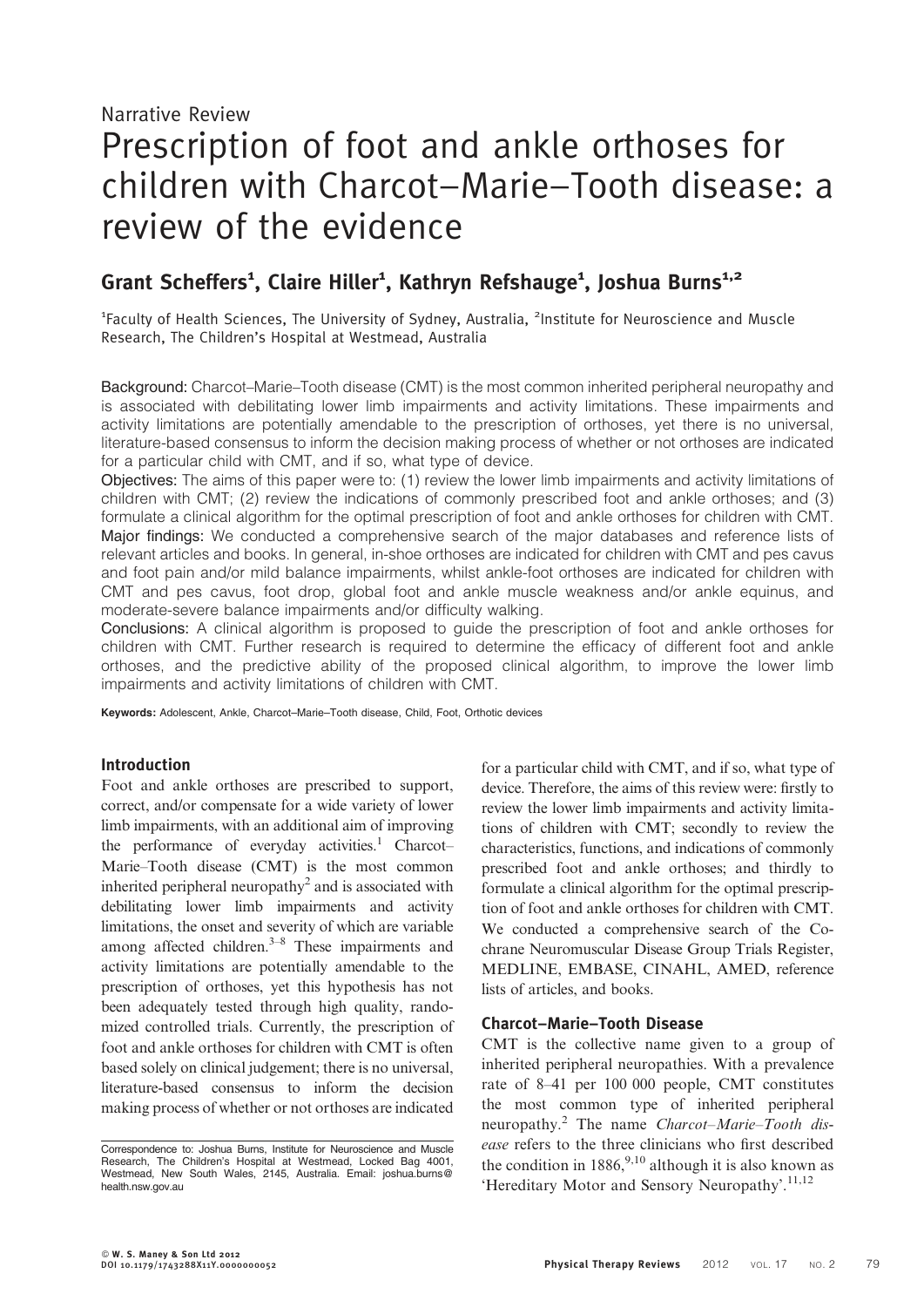Historically, CMT has been difficult to diagnose due to the marked variation in phenotype seen among patients. The introduction of nerve conduction studies in the late 1950s led to a greater understanding of the pathophysiology behind CMT. In 1968, Dyck and Lambert proposed two main types of CMT based on electrophysiological findings: those characterized by demyelination and severely reduced nerve conduction velocities (e.g. CMT type 1) and those characterized by axonal degeneration and normal or only slightly reduced nerve conduction velocities (e.g. CMT type 2).<sup>11,12</sup> Demyelination has previously been estimated to cause 76% of all cases of CMT, with the remaining 24% of cases caused by axonal degeneration.<sup>13</sup> Further classification of CMT is based on the defective gene and mode of inheritance. CMT type 1A (CMT1A) is the most common sub-type, accounting for 67% of all demyelinating types of  $CMT$ .<sup>14</sup> However, there is only a weak correlation between genotype and phenotype.<sup>15</sup> CMT therefore remains principally a clinical diagnosis established by signs and symptoms, family history, and nerve conduction studies.

#### Lower Limb Impairments of Children with CMT

Impairments are defined as 'problems in body function and structure'.<sup>16</sup> The lower limb impairments of children with CMT are a consequence of the progressive, length-dependent peripheral denervation that typifies CMT. The longest nerves are principally affected, resulting in primary impairments of symmetrical muscle atrophy, weakness, and reduced sensation of the distal limbs (feet and hands). $3-8$  Secondary impairments include high-arched (pes cavus) foot deformities, poor balance, ankle equinus, foot pain, and foot/leg cramps.

The following sections review the primary and secondary lower limb impairments of children with CMT. The main findings are summarized in Table 1. Much of the earlier research into the lower limb impairments of children with CMT was of low methodological quality due to the use of biased sampling methods, small sample sizes, and clinical tests with poor or untested validity, reliability, and/or sensitivity. However, these studies still provide an insight into the disease process and clinical features of CMT and have therefore been included in the review below.

#### Primary lower limb impairments of children with CMT

# Atrophy and weakness of foot and ankle muscles

Muscle atrophy and weakness in children with CMT typically begins with the foot intrinsics, later progressing to include selected muscles in the anterior and lateral compartments of the leg (e.g. peroneus brevis and tibialis anterior).<sup>17–19</sup> The respective antagonist

muscles (e.g. peroneus longus, tibialis posterior, and triceps surae) are relatively spared until later in the disease process. This unique pattern of selective muscle involvement was originally proposed after clinical observations of muscle atrophy in affected children and adults.<sup>8,19</sup> Gallardo et  $al^4$  have since used magnetic resonance imaging (MRI) to demonstrate atrophy-related changes in the foot intrinsics of patients with CMT1A, including three children. Interestingly, such changes were not evident in the extrinsic leg muscles of these children (e.g. peroneus brevis and tibialis anterior).

Manual muscle testing was also previously used to assess selective muscle involvement in patients with CMT.<sup>8,19</sup> Dynamometry has since been shown to be a more valid, reliable, and sensitive measure of muscle strength than manual muscle testing.<sup>20–22</sup> Burns et  $al$ <sup>3</sup> used hand-held dynamometry to assess the foot and ankle inversion, eversion, plantarflexion, and dorsiflexion strength of 81 children with CMT1A. When compared to age-equivalent norms, this sample of affected children was shown to have foot and ankle muscle weakness. Furthermore, the mean inversion-to-eversion strength ratio was 1.2 (SD, 0.3; range, 0.5–2.2) and the mean plantarflexionto-dorsiflexion strength ratio was 3.3 (SD, 0.7; range, 2.0–5.1). This contrasts to normal inversion-to-eversion and plantarflexion-to-dorsiflexion strength ratios for children of 1.0 and 2.6, respectively.<sup>20</sup> It can be surmised that whilst the degree to which individual extrinsic foot muscles in children with CMT1A become weak remains unclear, it seems each of the muscular compartments of the legs do weaken, in particular the evertors in the lateral compartment and the dorsiflexors in the anterior compartment.

#### Reduced sensation

Only vibration and proprioceptive sense have been assessed in children with CMT (four children, all with CMT type 1).<sup>8</sup> In this study by Sabir and Lyttle, each child demonstrated normal sensation, although seven of the remaining eight adult patients included in the study demonstrated moderate-severe impairments. These findings suggest that vibration and proprioceptive sense are implicated at a later stage of the CMT disease process, yet a larger sample size of affected children is needed to confirm this hypothesis.

#### Secondary lower limb impairments of children with CMT Pes cavus

Pes cavus is a multiplanar foot deformity characterized by an abnormally high medial longitudinal arch; it also commonly features a varus (inverted) hindfoot, a plantarflexed (downward) orientation of the first metatarsal/forefoot, an adducted (internally directed) forefoot, and claw toes (Fig. 1). The development of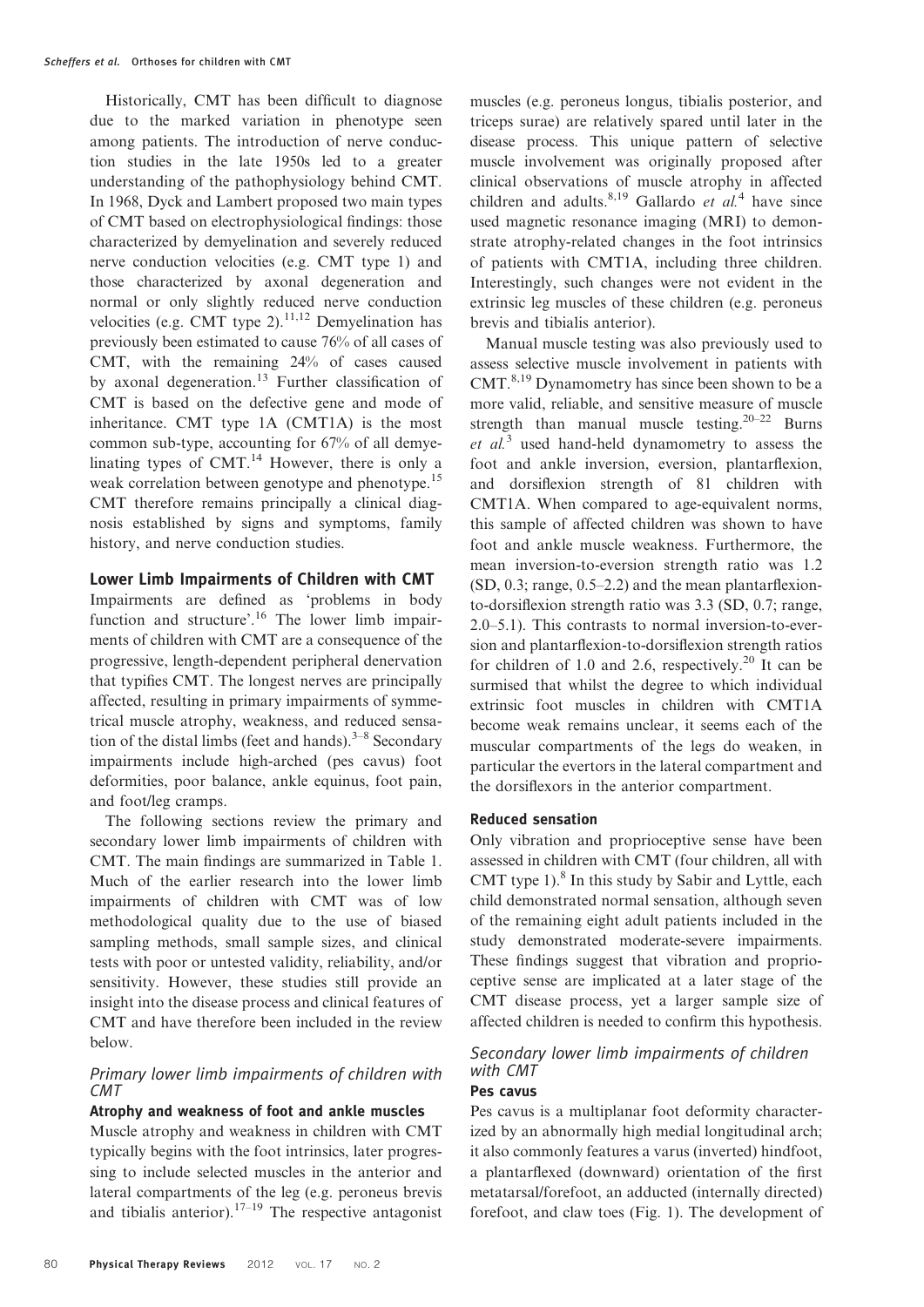| Table 1                                                 | Studies of lower limb impairments and activity limitations in children with CMT                                          |                                                                                                                                                                                                                                                                                                                                                                                                                                                                                                                                                                                                                                                             |                                                                                                                                                                                                     |
|---------------------------------------------------------|--------------------------------------------------------------------------------------------------------------------------|-------------------------------------------------------------------------------------------------------------------------------------------------------------------------------------------------------------------------------------------------------------------------------------------------------------------------------------------------------------------------------------------------------------------------------------------------------------------------------------------------------------------------------------------------------------------------------------------------------------------------------------------------------------|-----------------------------------------------------------------------------------------------------------------------------------------------------------------------------------------------------|
| Study                                                   | Design and participants                                                                                                  | Main findings                                                                                                                                                                                                                                                                                                                                                                                                                                                                                                                                                                                                                                               | Limitations of study                                                                                                                                                                                |
| Dubowitz (1981), <sup>6</sup><br>Vanasse and<br>England | impairment data); 14 children with CMT<br>type 1 aged 4 months-12 years.<br>Longitudinal (but only baseline              | Activity limitations: developmental delay in first year of life (self-reported, 36%);<br>(21%); ankle equinus (14%); frequent falls as initial manifestation (43%)<br>of ankle muscles (62%); reduced sensation (29%); pes cavus<br>Impairments: weakness of foot/ankle muscles (71%); atrophy<br>walking (self-reported abnormal gait at disease onset, 43%),<br>running (self-reported inability to run at disease onset, 43%)                                                                                                                                                                                                                            | clinical tests; activity limitations not quantified<br>Biased sampling method, small sample<br>size; poor methodological quality of                                                                 |
| $(1984)8$ Canada<br>Sabir and Lyttle                    | Cross-sectional; 4 children with CMT<br>type 1 aged 7, 8, 10, and 11 years.                                              | and cold (75%) vibration and position (0%); pes cavus (100%)<br>Activity limitations: not ascertainable from data<br>Impairments: weakness of foot/ankle muscles<br>(100%); reduced sensation, i.e. touch, pain,                                                                                                                                                                                                                                                                                                                                                                                                                                            | tests; ankle equinus not assessed; frequency<br>size; poor methodological quality of clinical<br>Biased sampling method, small sample<br>of symptoms and activity limitations not<br>ascertainable. |
| Berciano <i>et al.</i><br>(1989), <sup>7</sup> Spain    | $(n=18)$ and $10-20$ years $(n=16)$ .<br>Cross-sectional; children with<br>CMT type 1 aged <10 years                     | Impairments: self-reported onset of pes cavus in first decade<br>(45%); second decade (5%). <10 years: weakness of foot/ankle<br>Activity limitations: self-reported onset of clumsiness in walking<br>muscles (0%); reduced sensation (5%); pes cavus (22%).<br>10-20 years: weakness of foot/ankle muscles (50%);<br>reduced sensation (69%); pes cavus (87%).                                                                                                                                                                                                                                                                                            | not assessed; activity limitations not quantified.<br>Small sample size; poor methodological<br>quality of clinical tests; ankle equinus                                                            |
| (1998), <sup>5</sup> Spain<br>Garcia et al.             | 10 years ( $n=10$ ), and 11-19 years ( $n=7$ ).<br>CMT1A aged 0-4 years ( $n=12$ ), 5-<br>Longitudinal; 12 children with | and running/frequent tripping in first decade (45%); second decade (5%).<br>foot intrinsics (17%); atrophy of ankle muscles (0%); reduced sensation<br>(0%); pes cavus (25%). 5-10 years: weakness of ankle muscles (10%);<br>Impairments: 0-4 years: weakness of ankle muscles (0%); atrophy of<br>reduced sensation (50%); pes cavus (50%). 11-19 years: weakness<br>Activity limitations: walking (self-reported clumsy walking) 0-4 years<br>ankle muscles (57%); reduced sensation (71%); pes cavus (100%).<br>of ankle muscles (71%); atrophy of foot intrinsics (71%); atrophy of<br>atrophy of foot intrinsics (50%); atrophy of ankle muscles (0%) | Small sample size, limited to CMT1A; poor<br>methodological quality of clinical tests;<br>ankle equinus not assessed; activity<br>limitations not quantified.                                       |
| Gallardo <i>et al.</i><br>(2006), <sup>4</sup> Spain    | CMT1A aged 8, 16, and 17 years.<br>Cross-sectional; 3 children with                                                      | Impairments: weakness of foot/ankle muscles (0%); atrophy of foot intrinsics<br>$(17%)$ ; 5-10 years (40%); 11-19 years (57%)<br>Achilles tendon shortening (100%)                                                                                                                                                                                                                                                                                                                                                                                                                                                                                          | Biased sampling method, small sample size,<br>frequency of symptoms not ascertainable.<br>limited to CMT1A; poor methodological<br>quality of clinical tests (except MRI*);                         |
| Burns et al. (2009), <sup>3</sup><br>Australia          | (mean age 8.5, SD <sub>4</sub> 3.3 years)<br>with CMT1A aged 2-16 years<br>Cross-sectional; 81 children                  | Impairments: decreased mean ankle DF+ ROMS, foot/ankle strength, balance,<br>falls (47%); pes cavus (34.5%); foot drop (4%); foot pain (27%);<br>endurance for affected adolescents; ankle instability (72%); frequent trips<br>and power for all ages versus age-equivalent norms; decreased walking<br>Activity limitations: nil (Functional Disability Scale=normal, 100%)<br>endurance, temporospatial); jumping (long jump).<br>Activity limitations: walking (trips/falls,<br>foot/leg cramps (36%)<br>$(63%)$ and                                                                                                                                    | Biased sampling method, sample limited to<br>CMT1A; sensation not tested                                                                                                                            |
|                                                         |                                                                                                                          |                                                                                                                                                                                                                                                                                                                                                                                                                                                                                                                                                                                                                                                             |                                                                                                                                                                                                     |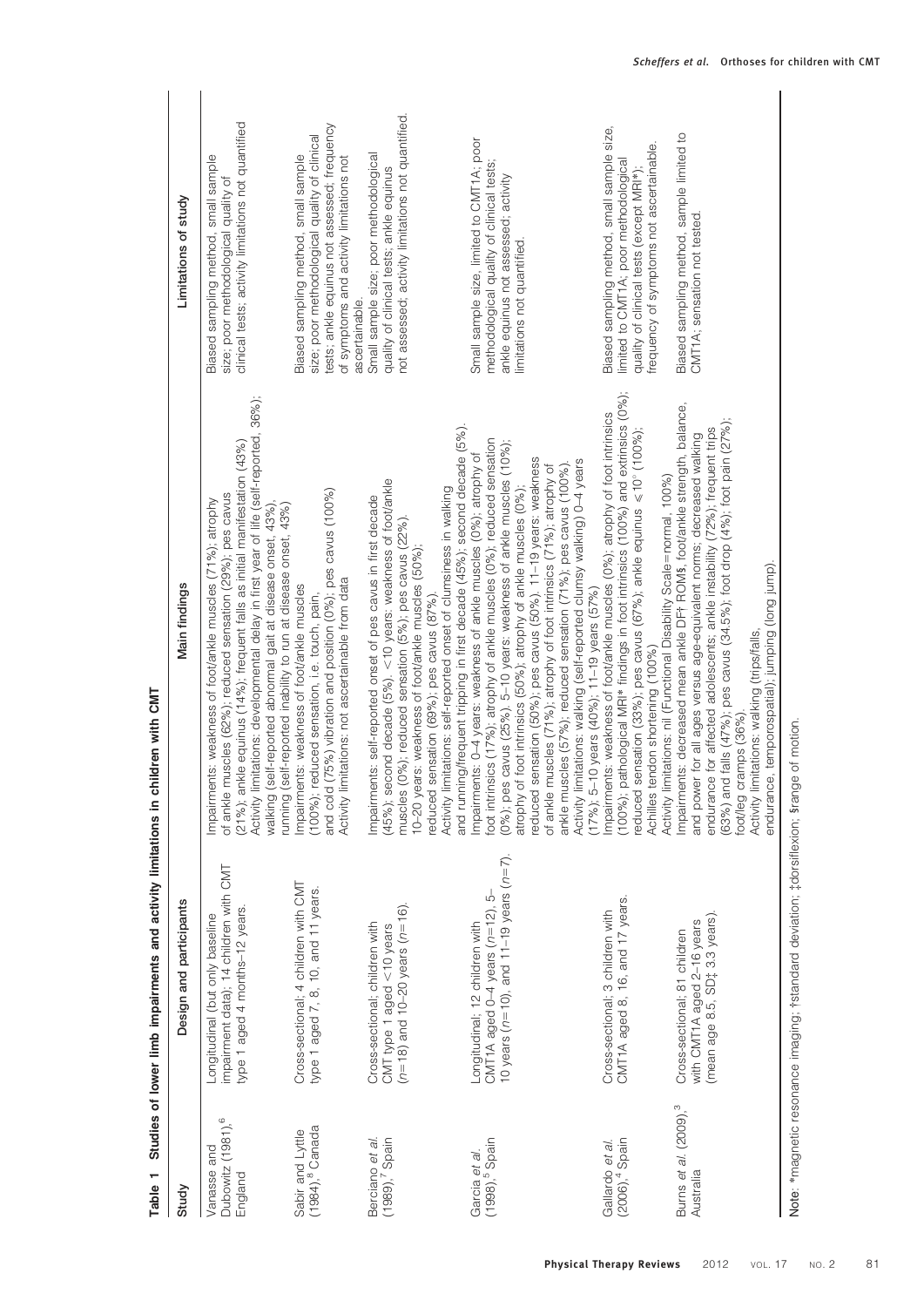

Figure 1 Pes cavus, illustrating an abnormally high medial longitudinal arch, a varus (inverted) hindfoot, a plantarflexed (downward) orientation of the first metatarsal/forefoot, an adducted (internally directed) forefoot, and claw toes (author's own photograph).

pes cavus is a cardinal manifestation of CMT and is thought to be related to selective atrophy and weakness of the foot intrinsics, peroneus brevis, and tibialis anterior muscles.<sup>8,19</sup>

Pes cavus is a common but variable feature amongst children with  $CMT$ <sup>3–8</sup> The wide variation in frequency of pes cavus amongst children with CMT (21–100%) might reflect the heterogeneity which is inherent with the use of small sample sizes. Alternatively, or in addition, the wide variation in frequency of pes cavus might be related to the subjectivity of simply observing the presence/absence of pes cavus. A more valid and reliable way to quantify the severity of pes cavus is through the use of the Foot Posture Index (FPI), which is a standardized, six-item observational assessment tool.<sup>23</sup> The only study assessing children with CMT which used the FPI was conducted by Burns et  $al$ ,<sup>3</sup> whereby pes cavus was reported in 28 of 81 (34.5%) children with CMT1A. Furthermore, weakness and imbalance of the extrinsic foot muscles were significantly related to the development of pes cavus. In the same study, pes cavus was shown to be more frequent amongst adolescents (63%) than young children. A longitudinal study of children with CMT1A by Garcia et al. also noted an increased frequency of pes cavus with age from 3 of 12 (25%) children aged 0–4 years to 5 of 10 (50%) children aged 5–10 years and 7 of 7 (100%) children aged 11– 19 years,<sup>5</sup> again demonstrating the progressive nature of CMT.

#### Poor balance

Balance is the functional outcome of a complex interaction between the sensorimotor systems of the body. A study by Burns et al.<sup>3</sup> reported balance to be impaired in children of all ages with CMT1A, with 58 of 81 (72%) children also complaining of ankle instability during walking. The authors assessed

balance with the Bruininks–Oseretsky Test of Motor Proficiency (2nd Ed), a valid and reliable measure of motor ability in children, $24$  although results for static balance were not separated from those for dynamic balance.

Poor balance in children with CMT could be secondary to a number of associated impairments, including pes cavus, foot and ankle muscle weakness, and reduced sensation. Pes cavus has been shown to shift the area of pressure under the foot laterally during walking,<sup>25</sup> which could contribute towards the development of inversion instability in children with  $CMT<sup>1,26</sup>$  Foot and ankle muscle weakness is likely to undermine the ability to make postural adjustments, especially during walking.<sup>27,28</sup> Furthermore, reduced sensation has been shown to create a greater dependence on vision to make postural adjustments.<sup>29</sup>

#### Ankle equinus

A limitation of ankle dorsiflexion range of motion, or ankle equinus, has been reported in children with CMT and is thought to result from contracture of the plantarflexors and/or intrinsic muscles of the foot, with subsequent shortening of the Achilles tendon.<sup>3,4</sup> Burns et al.<sup>3</sup> reported the average passive dorsiflexion range of motion to decrease from  $27^{\circ}$  in childhood to  $23^{\circ}$  in adolescence among 81 children with CMT1A. The authors used a weight-bearing lunge test with the knee flexed and measured the angle of ankle dorsiflexion with a digital inclinometer. Reference values for dorsiflexion range of motion using this method in healthy children are generally greater than  $30^{\circ}$ .<sup>30</sup> In another study by Gallardo et al.,<sup>4</sup> passive dorsiflexion range of motion was reported to be only  $10^{\circ}$  in each of the three children studied with CMT1A. The authors measured the angle of ankle dorsiflexion in non-weightbearing using a goniometer, yet this measurement tool is reported to have questionable validity and reliability. $31$  Irrespective of the method, it is clear that dorsiflexion range of motion is limited to some extent in most children with CMT.

#### Foot pain

Foot pain is associated with the development of pes cavus and increased loading under the forefoot during gait,  $32,33$  as demonstrated by adults with various types of CMT.<sup>26</sup> A study by Burns et al.<sup>3</sup> reported 22 of 81 (27%) children with CMT1A complained of foot pain, and foot pain was more common in older children. A long-term implication of prolonged foot pain may be muscle inhibition and disuse atrophy.<sup>34</sup>

### Foot/leg cramps

Cramps are sudden muscle spasms which can temporarily impair function and provoke pain.<sup>35</sup>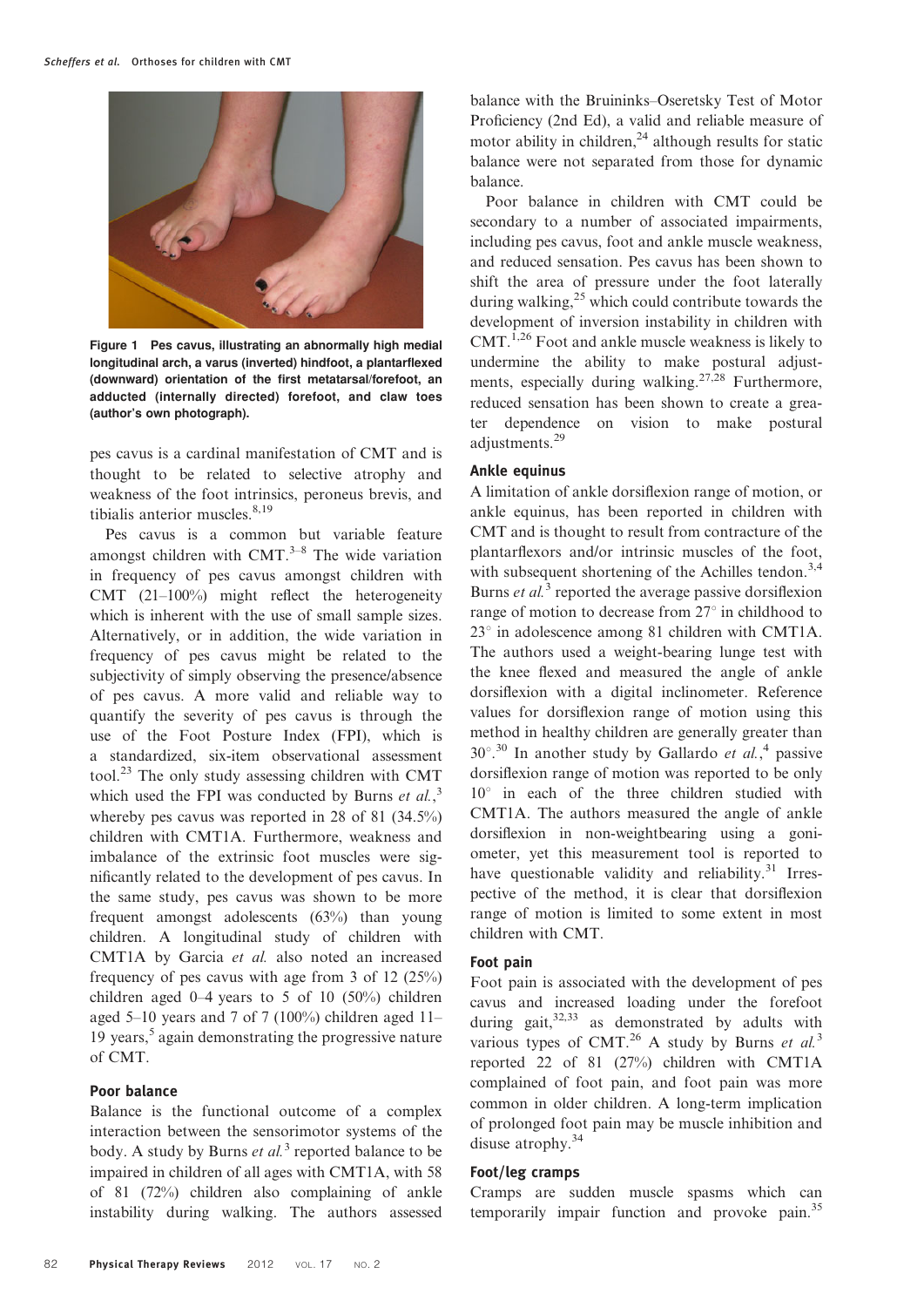The mechanism of cramps is related to disturbances of the central and peripheral nervous system and skeletal muscle. $36,37$  According to a study by Burns et  $al^3$ , foot/leg cramps are a relatively common complaint of children with CMT, affecting 29 of 81 (36%) children with CMT1A, and are more prevalent in older children. A separate study by Burns et  $al$ <sup>38</sup> found the presence of foot/leg cramps was the strongest independent predictor of poor quality of life amongst a sample of 70 children with CMT1A.

# Lower Limb Activity Limitations of Children with **CMT**

Activity limitations are defined as 'difficulties an individual may have in performing activities'.<sup>16</sup> The following section reviews the lower limb activity limitations of children with CMT. The main findings are summarized in Table 1. Activity limitations currently identified in children with CMT are difficulty walking $3,5-7$  and jumping.<sup>3</sup>

# Difficulty walking

Difficulty walking is a common complaint of children with CMT. Approximately 50% of children with CMT type 1 report a clumsy gait,<sup>6</sup> generally beginning within the first decade of life,<sup>7</sup> with 51 of 81 (63%) of children with CMT1A reporting frequent trips and 38 of 81 (47%) reporting frequent falls.<sup>3</sup> Children with CMT1A have also been shown to walk more slowly than age-equivalent norms, with a reduced step length and wider base of support.<sup>3</sup>

Foot drop is one factor that can cause difficulty walking for patients with CMT. Foot drop is where dorsiflexion weakness and/or ankle equinus causes the foot to fall into excessive plantarflexion during swing phase of walking. $34$  Foot drop obstructs normal advancement of the lower limb and requires compensatory recruitment of more proximal muscles to avoid toe drag. Foot drop also disrupts the shock absorption and forward progression of momentum that normally occur with heel strike of stance phase because the foot lands with the foot flat or with toe contact instead.<sup>34</sup> Dorsiflexion of the ankle during swing phase and heel strike during stance phase is normally achieved in healthy children by 2 years of age.39,40

Foot drop, when defined as absence of heel strike, was said to be a relatively uncommon feature amongst children with CMT1A (3/81; 4%) by Burns *et al.*<sup>3</sup> Yet foot drop has been shown to be a universal sign amongst adults with CMT  $(64/64; 100\%)$ <sup>41</sup> In the latter study by Vinci and Perelli of Italy, foot drop was defined as the inability to actively dorsiflex the foot against gravity past neutral (mild), or in severe cases of foot drop,  $-10^{\circ}$  or less of active dorsiflexion range of motion. Whilst a standardized method of assessing foot drop is needed, it appears likely that foot drop is also much more prevalent in adults with CMT than children due to the progressive nature of the disease.

Children and adults with various types of CMT are thought to compensate for foot drop by increasing hip and knee flexion during swing phase of walking (i.e. 'steppage' gait).<sup>42</sup> Whilst this compensatory strategy maintains walking ability, the resulting gait is slow, difficult, and tiring. It is thought that the steppage gait adopted by patients with CMT and foot drop causes premature fatigue of the hip flexor muscles and limits walking endurance.<sup>43</sup> Burns et  $al$ <sup>3</sup> used the 6-minute walk test to demonstrate a reduced endurance capacity of children with CMT1A when compared to age-equivalent norms, but only in adolescent participants. It might be that the temporospatial gait parameters (e.g. walking speed and step length) are beginning to mature by the time of adolescence in the healthy population,<sup>44</sup> resulting in improved walking efficiency and endurance. In contrast, the progressive development of dorsiflexion weakness and pes cavus in adolescent patients with CMT is associated with abnormal temporospatial gait parameters.<sup>3</sup>

# Difficulty jumping

Jumping is an important part of a child's play. In a study by Burns et  $al^3$ , children with CMT1A have been shown to have a reduced jumping ability, as measured by a standing long jump, when compared to healthy children. Jumping is thought to require an explosive recruitment of bi-articular muscles such as the gastrocnemius, $45$  so poor jumping ability in children with CMT might reflect ankle plantarflexor weakness. However, only 3/81 (4%) of the children with CMT1A demonstrated difficulty tip toe walking, which is considered to be a gross indication of plantarflexor weakness.<sup>3</sup> Similarly, none of the three children in the study by Gallardo  $et al.<sup>4</sup>$  were said to have difficulty tip toe walking. These results suggest that jumping ability in children with CMT might also be limited by other factors such as poor balance and/ or ankle equinus.

#### **Orthoses**

Orthoses are prescribed for some children with CMT as an important component of their overall treatment. The purpose of prescribing orthoses has traditionally been defined as:

'Devices applied direct and externally to the patient's body with the object of supporting, correcting or compensating for an anatomical deformity or weakness, however caused. It may be with the additional object of assisting, allowing or restricting movement of the body.<sup>'1</sup>

Orthoses for patients with foot and ankle impairments include in-shoe orthoses and ankle-foot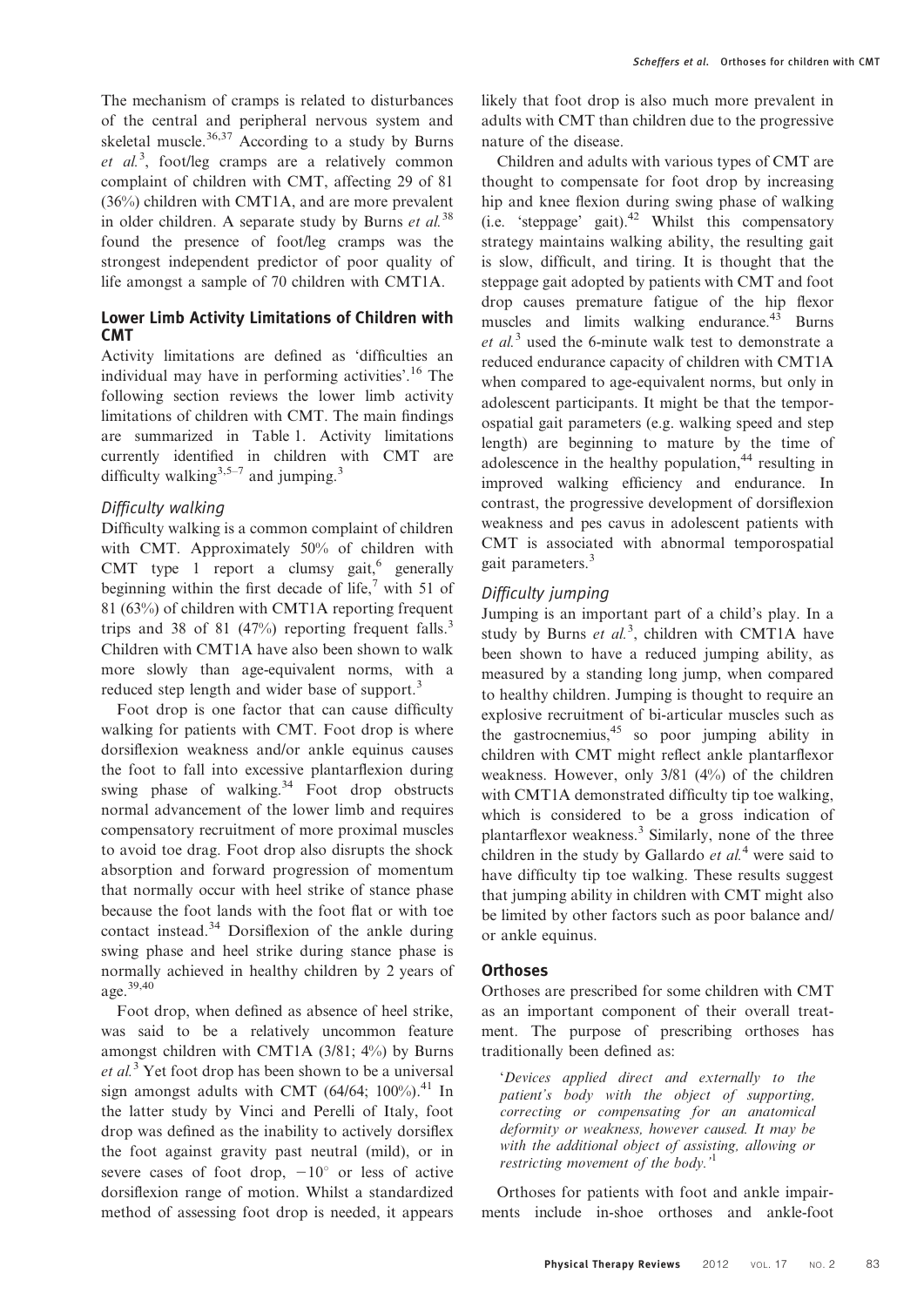|  | Table 2 Characteristics, function, and indications of in-shoe orthoses |  |  |  |  |
|--|------------------------------------------------------------------------|--|--|--|--|
|--|------------------------------------------------------------------------|--|--|--|--|

| Orthoses                                                    | Superstructure | <b>Trim lines</b>       | Mechanism                                                                             | Function                                                                                                  | Indications                                                                     |
|-------------------------------------------------------------|----------------|-------------------------|---------------------------------------------------------------------------------------|-----------------------------------------------------------------------------------------------------------|---------------------------------------------------------------------------------|
| Foot orthoses <sup>46-49</sup><br>(Fig. 2A)                 | N/A            | N/A                     | Resist* movement of<br>hindfoot (frontal plane);<br>cushion foot deformity            | Correct varus/valgus<br>hindfoot; compensate<br>pes cavus/planus by<br>redistributing plantar<br>pressure | Varus/valgus hindfoot<br>and poor balance; pes<br>cavus/planus and<br>foot pain |
| Heel orthoses <sup>48,49</sup><br>(Fig. 2B)                 | N/A            | Inferior to<br>malleoli | Resist* movement<br>of subtalar joint<br>(frontal plane)                              | Correct<br>calcaneovarus/valgus;<br>compensate mediolateral<br>foot instability                           | Calcaneovarus/valgus<br>foot and poor balance                                   |
| UCBL <sup>†</sup> orthoses <sup>46,48,49</sup><br>(Fig. 2C) | N/A            | Inferior to<br>malleoli | Resist* movement<br>of hindfoot (frontal<br>plane) and forefoot<br>(transverse plane) | Correct pes cavus/planus;<br>compensate mediolateral<br>foot instability                                  | Pes cavus/planus<br>and poor balance                                            |

Note: \*decreases the range, velocity, or force of a motion<sup>53</sup>; †University of California Biomechanics Laboratory.

orthoses (AFOs). The characteristics, functions, and indications of various types of in-shoe orthoses and AFOs are summarized in Tables 2 and 3, respectively.

#### In-shoe orthoses

There are a number of different types of in-shoe orthoses described in the literature. The most commonly referred to in-shoe orthoses are custommade foot orthoses, heel cup orthoses, and University of California Biomechanics Laboratory (UCBL) orthoses (Fig. 2). $46-49$  Custom foot orthoses can be made from a range of different materials, such as rigid polypropylene plastic, semi-rigid cork, or soft foam. $48-50$ 

Custom foot orthoses have been shown to be more effective than sham orthoses in reducing and redistributing abnormal ground reaction forces during walking in participants with bilateral pes cavus of any etiology, including 16 adults with  $CMT$ <sup>51</sup> Normalizing ground reaction forces also correlated to improved function, quality of life, and reduced foot pain. It seems logical that custom in-shoe foot orthoses would have a similar effect for children with CMT and pes cavus.

Heel cup orthoses are made of plastic which is specifically moulded to grasp the medial, posterior, and lateral aspects of the calcaneus.<sup>49,50</sup> In this way, heel cup orthoses are designed to correct a varus or valgus hindfoot deformity during weight-bearing. UCBL orthoses are similar to heel cup orthoses in that they grasp the calcaneus, but they usually extend just proximal to the metatarsal heads to provide additional abduction/adduction control of the forefoot  $47,49,50$ 

#### Ankle-foot orthoses

Ankle-foot orthoses are orthotic devices that incorporate some portion of the foot and leg and are indicated where more control is necessary than can be provided by in-shoe orthoses. There are a number of different types of AFOs described in the literature. The most commonly referred to plastic AFOs are

supramalleolar AFOs, posterior leaf spring AFOs, hinged AFOs, hinged AFOs with plantarflexor stops, spiral AFOs, hemispiral AFOs, solid AFOs, and floor reaction AFOs  $(Fig. 3).^{46,47,49,50,52,53}$  Carbon-fibre AFOs are a more recent development but were not included in this review due to the scarcity of evidence regarding their use.

AFOs feature a foot plate, a foot control, an ankle control, and a superstructure. $46,52$  The foot plate acts as a shoe insert to support the foot. The foot control and ankle control are arbitrary terms that can be described in terms of the amount and direction of movement that is permitted at the foot and ankle (i.e. free, held, stopped, resisted, or assisted motion).<sup>46,49,54</sup> The superstructure refers to the metal uprights or plastic shell of the AFO, although traditional metal superstructures are rarely used anymore; they have largely been replaced by the development of heatmoulded plastic superstructures since the late 1960s and early 1970s.<sup>55</sup> The superstructures of AFOs terminate at some point below the knee; they act to provide leverage for the orthoses and influence how much foot and ankle movement is permitted. For example, supramalleolar AFOs have superstructures which terminate just proximal to the malleoli, thus providing moderate leverage and moderate control. By comparison, AFOs with full length calf coverage superstructures (e.g. posterior leaf spring AFOs, hinged AFOs, hinged AFOs with plantarflexor stops, solid AFOs, and floor reaction AFOs) provide superior leverage and superior control. Spiral and hemispiral AFOs are unique in that they have superstructures which spiral from the foot plate and around the leg, providing moderate, multidirectional leverage and moderate, multidirectional control.

The borders, or trim lines, of plastic superstructures also influence how much foot and ankle movement is permitted.<sup>46,49,56</sup> For example, the trim lines of posterior leaf spring AFOs lie posterior to the malleoli, thus permitting relatively normal foot and ankle movement. Spiral and hemispiral AFOs also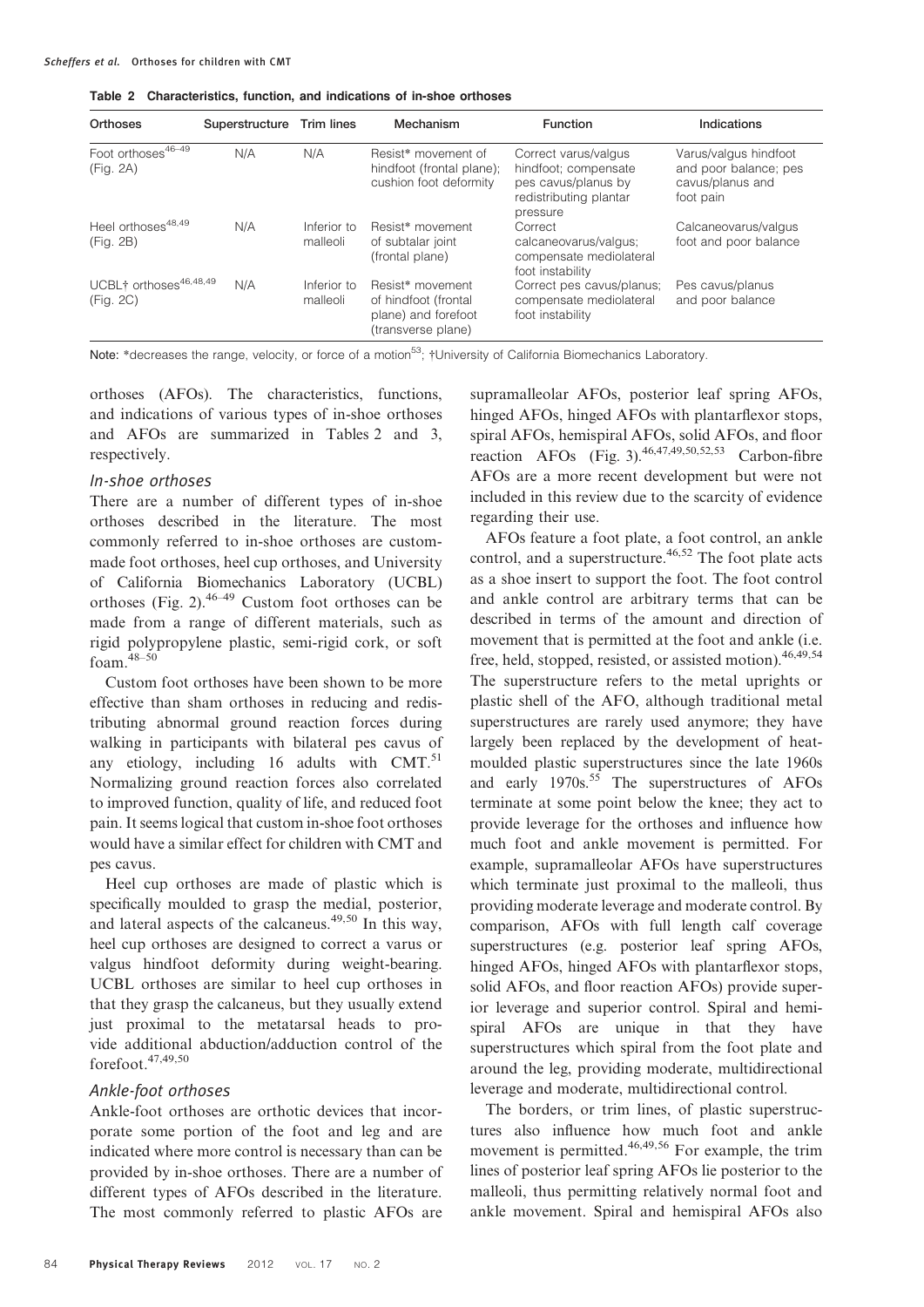| Orthoses                                                                 | Superstructure                                                                      | Trim lines               | Mechanism                                                                                                                                                                      | Function                                                                                                                                                                                                           | Indications                                                                                                                                                                                                                                                                                     |
|--------------------------------------------------------------------------|-------------------------------------------------------------------------------------|--------------------------|--------------------------------------------------------------------------------------------------------------------------------------------------------------------------------|--------------------------------------------------------------------------------------------------------------------------------------------------------------------------------------------------------------------|-------------------------------------------------------------------------------------------------------------------------------------------------------------------------------------------------------------------------------------------------------------------------------------------------|
| Supramalleolar<br>AFO <sub>S</sub> * <sup>46,47,49,50</sup><br>(Fig. 3A) | Proximal to malleoli                                                                | Anterior to<br>malleoli  | forefoot (transverse plane)<br>(frontal plane) and<br>Holdt hindfoot                                                                                                           | Correct pes cavus/planus; compensate<br>mediolateral foot instability                                                                                                                                              | Pes cavus/planus and poor balance<br>(not corrected by UCBL; orthoses)                                                                                                                                                                                                                          |
| Posterior leaf spring<br>AFOs* <sup>47,49,50,52,53</sup><br>(Fig. 3B)    | Full length calf coverage                                                           | Posterior to<br>malleoli | ankle PF** during swing phase<br>Assists ankle DFII and resist                                                                                                                 | Compensate foot drop                                                                                                                                                                                               | Foot drop (due to ankle DFII weakness and/or<br>ankle equinus $\geq 5^{\circ}$ ) and poor walking                                                                                                                                                                                               |
| Hinged AFOs*46,47,49,50,52<br>(Fig. 3C)                                  | Full length calf coverage                                                           | Anterior to<br>malleoli  | and forefoot (transverse plane)<br>Hold† hindfoot (frontal plane)                                                                                                              | Correct pes cavus/planus; compensate<br>mediolateral foot instability                                                                                                                                              | Pes cavus/planus and poor balance (not<br>corrected by supramalleolar AFOs*)                                                                                                                                                                                                                    |
| Hinged AFOs* with<br>PF** stops <sup>46,47,49,50,52,53</sup>             | Full length calf coverage                                                           | Anterior to<br>malleoli  | and forefoot (transverse plane)<br>Hold† hindfoot (frontal plane)<br>and stop†† PF**                                                                                           | Correct pes cavus/planus; compensate<br>mediolateral foot instability;<br>compensate foot drop                                                                                                                     | Pes cavus/planus, poor balance,<br>equinus >5°), and poor walking<br>DFII weakness and/or ankle<br>foot drop (due to ankle                                                                                                                                                                      |
| Spiral AFO <sub>s</sub> *46,50,52                                        | Spirals 360° from medial<br>medial tibial condyle<br>foot plate to                  | Posterior to<br>malleoli | (sagittal plane), hindfoot (frontal plane),<br>pronation, and assists<br>and forefoot (transverse plane)<br>Resist¶ movement of ankle<br>DFII during swing phase<br>especially | Correct pes planus; compensate<br>instability; compensate foot drop<br>and anteriorposterior ankle<br>mediolateral foot                                                                                            | (with/without pes planus and/or foot drop)<br>Global foot weakness and poor<br>balance and/or walking                                                                                                                                                                                           |
| Hemispiral AFOs* <sup>50</sup>                                           | Spirals 180° from lateral<br>medial tibial condyle<br>foot plate to                 | Posterior to<br>malleoli | forefoot (transverse plane), especially<br>Resist¶ movement of ankle (sagittal<br>plane), hindfoot (frontal plane), and<br>supination, and assists DFII<br>during swing phase  | anteriorposterior ankle instability;<br>Correct pes cavus; compensate<br>compensate foot drop<br>mediolateral foot and                                                                                             | (with/without pes cavus and/or foot drop)<br>Global foot weakness and poor<br>balance and/or walking                                                                                                                                                                                            |
| Solid AFOs*46,47,49,52,53<br>(Fig. 3D)                                   | Full length calf coverage                                                           | Anterior to<br>nalleoli  | Hold† ankle (sagittal plane), hindfoot<br>(frontal plane), and forefoot<br>transverse plane)                                                                                   | and anteriorposterior ankle instability;<br>Correct/support pes cavus/planus;<br>compensate mediolateral foot<br>support ankle equinus (> 0°);<br>compensate PF <sub>#</sub> # spasticity<br>compensate foot drop; | pes cavus/planus and/or foot drop);<br>(not corrected by spiral/hemispiral<br>AFOs* with/without PF** stops);<br>Global foot weakness and poor<br>and/or ankle equinus (>0°, not<br>balance and/or walking<br>corrected by hinged<br>AFOs*, with/without<br>pes cavus/planus<br>PF## spasticity |
| AFO <sub>S</sub> *46,47,49,50,53<br>Floor reaction<br>(Fig. 3E)          | proximal third of the tibia<br>anterior band at<br>Full length calf<br>coverage and | Anterior to<br>malleoli  | forefoot (transverse plane) and<br>hindfoot (frontal plane), and<br>Hold† ankle (sagittal plane)<br>assists knee extension<br>during stance phase                              | compensate mediolateral foot instability;<br>weak knee extension, knee flexor<br>compensate weak ankle PF**,<br>engthened Achilles tendon<br>Correct pes cavus/planus;<br>contracture and/or over-                 | oes cavus/planus and/or poor balance)<br>Crouch gait pattern (excessive<br>and ankle dorsiflexion during<br>stance phase, with/without<br>hip flexion, knee flexion,                                                                                                                            |
|                                                                          |                                                                                     |                          |                                                                                                                                                                                |                                                                                                                                                                                                                    | <b>Note: *ar</b> kle-foot orthoses; †elimination of all motion in prescribed plane; <sup>53</sup> ‡University of California Biomechanics Laboratory; §increases the range, velocity, or force of a motion; <sup>53</sup> lldorsiflexion; ¶decreases the<br>                                     |

Table 3 Characteristics, function, and indications of ankle-foot orthoses (AFOs) Table 3 Characteristics, function, and indications of ankle-foot orthoses (AFOs)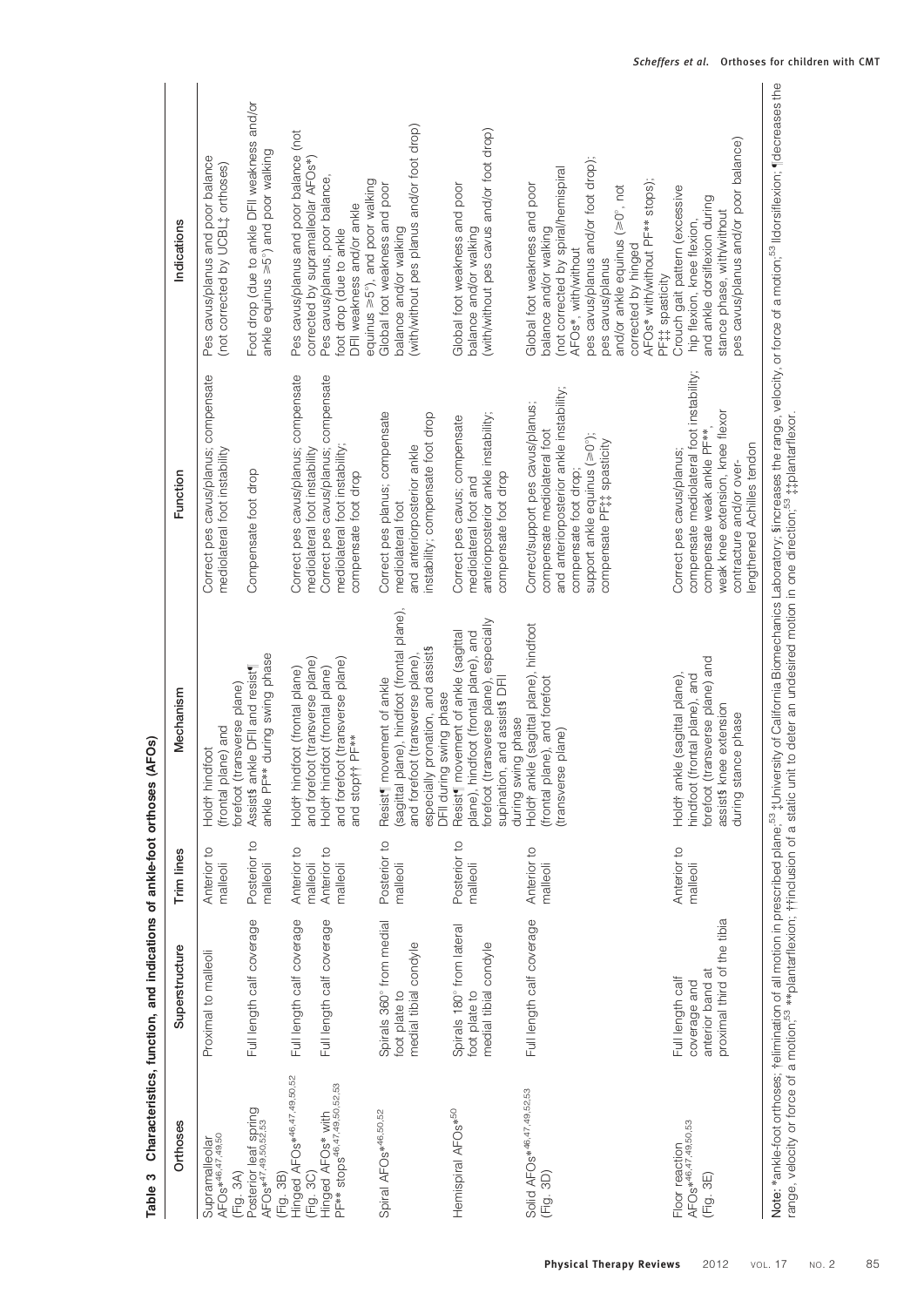

Figure 2 (A) Semi-rigid foot orthosis (courtesy of The Children's Hospital at Westmead, Orthotics Department). (B) Heel cup orthosis (courtesy of The Children's Hospital at Westmead, Orthotics Department). (C) University of California Biomechanics Laboratory (UCBL) orthosis (courtesy of The Children's Hospital at Westmead, Orthotics Department).

have trim lines posterior to the malleoli, but the orientation of the superstructures provide moderate, multidirectional resistance to foot and ankle movement. Superstructures with trim lines anterior to the malleoli (e.g. supramalleolar AFOs, hinged AFOs, hinged AFOs with plantarflexor stops, solid AFOs, and floor reaction AFOs) incorporate the ankle and forefoot, acting to hold the foot in the frontal and transverse anatomical planes.

Other qualities of AFOs which influence how much foot and ankle movement is permitted are the type



Figure 3 (A) Supramalleolar orthosis (courtesy of The Children's Hospital at Westmead, Orthotics Department). (B) Posterior leaf spring AFO (courtesy of The Children's Hospital at Westmead, Orthotics Department). (C) Hinged AFO (courtesy of The Children's Hospital at Westmead, Orthotics Department). (D) Solid AFO (courtesy of The Children's Hospital at Westmead, Orthotics Department). (E) Floor reaction AFO (courtesy of The Children's Hospital at Westmead, Orthotics Department).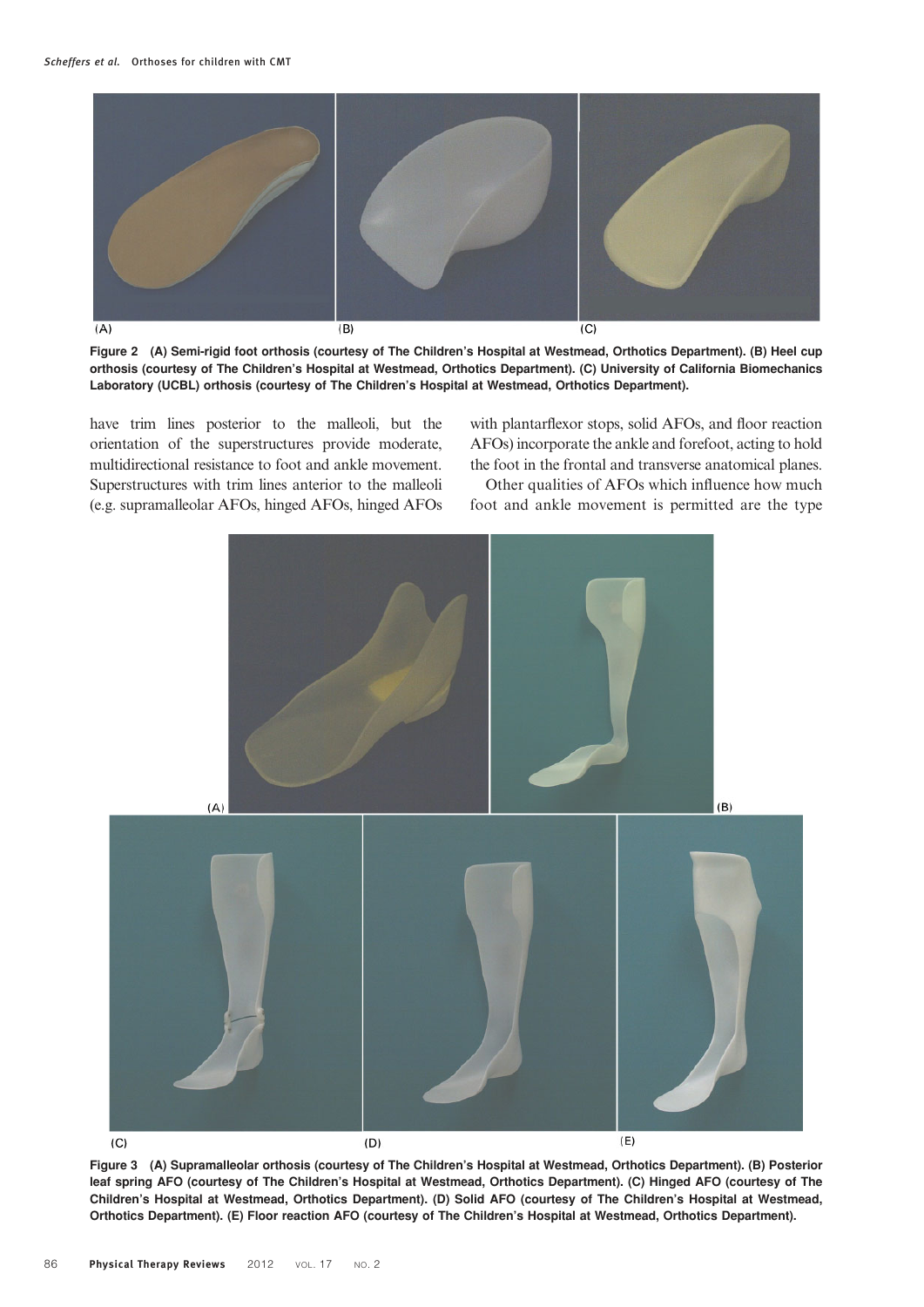and rigidity of the plastic.<sup>50</sup> Most AFOs are made from polyethylene, which is relatively flexible. Polypropylene is a stiffer plastic and is used where greater strength is required.<sup>50</sup>

It is also important to note that a proper-fitting shoe is essential for efficacious lower limb orthotic prescription.52,57 Many parts of a shoe can be modified but is beyond the scope of this review.

# Indications for Foot and Ankle Orthoses in Children with CMT

A clinical algorithm for the optimal prescription of foot and ankle orthoses for children with CMT is presented in Table 4. The algorithm is based on the preceding information detailing the lower limb impairments and activity limitations of children with CMT and the characteristics, functions, and indications of commonly prescribed foot and ankle orthoses. The algorithm was formulated by grouping together various combinations of lower limb impairments and activity limitations to reflect the diverse range of clinical presentations seen in children with CMT and arranging them in a hierarchical order of increasing severity. It follows that the corresponding orthoses offer an increasingly greater amount of control.

The most fundamental level of orthoses prescription for children with CMT is custom foot orthoses for foot pain associated with pes cavus. However, if the pes cavus is also causing poor balance, orthoses capable of correcting the deformity and compensating for mediolateral foot instability are required. UCBL orthoses, supramalleolar orthoses, and hinged AFOs are all designed to provide an increasingly greater level of foot and ankle control.46,47,49,50,52 The difference between the amount of control they each provide is attributable to the leverage and trim lines of the superstructure. UCBL orthoses technically do not have a superstructure; they terminate below the malleoli and so provide negligible mediolateral foot control. The superstructures of supramalleolar AFOs terminate just proximal to the malleoli and the trim lines lie anterior to the malleoli, thus providing moderate mediolateral foot control. The superstructures of hinged AFOs encompass the full length of the calf, terminating just distal to the knee crease, and the trim lines also lie anterior to the malleoli, thus providing superior mediolateral foot control. It is likely that custom foot orthoses could also be incorporated into the foot plate of supramalleolar orthoses and hinged AFOs (as well as other AFOs) to reduce foot pain where indicated, although this practice is not reported in the literature for children with CMT.

UCBL orthoses, supramalleolar orthoses, and hinged AFOs are all designed to permit normal, unrestricted foot and ankle kinematics in the sagittal anatomical plane during walking. However, sagittal plane control is required if foot drop is present. If foot drop is present in isolation, posterior leaf spring AFOs are indicated.47,49,50,52,53 Posterior leaf spring AFOs are inherently flexible because the trim lines taper at the ankle control and lie posterior to the malleoli. This design allows posterior leaf spring AFOs to bend under the load of body weight during stance phase of walking, thus allowing relatively normal foot and ankle kinematics in the sagittal plane. During swing phase, posterior leaf spring AFOs are designed to spring back at the ankle control to assist dorsiflexion and resist plantarflexion to compensate for foot drop. Posterior leaf spring orthoses should only be prescribed if foot drop is causing reduced walking ability (e.g. frequent trips/ falls or abnormal temporospatial gait parameters).

If foot drop is present in combination with pes cavus and causing difficulty walking and impaired balance, hinged AFOs with plantarflexion stops are indicated. These orthoses are designed to provide both sagittal and mediolateral plane control.<sup>46,47,49,50,52,53</sup> The trim lines of the superstructures lie anterior to the

Table 4 Clinical algorithm for the optimal prescription of foot and ankle orthoses for children with CMT

| Impairments and activity limitations                     | Orthoses                    |  |
|----------------------------------------------------------|-----------------------------|--|
| Pes cavus and foot pain                                  | Foot orthoses               |  |
| Pes cavus and poor balance                               | UCBL* orthoses              |  |
| Pes cavus and poorer balance                             | Supramalleolar orthoses     |  |
| (not corrected by UCBL* orthoses)                        |                             |  |
| Pes cavus and poorer balance                             | Hinged AFOst                |  |
| (not corrected by supramalleolar AFOst)                  |                             |  |
| Foot drop and poor walking                               | Posterior leaf spring AFOst |  |
| Foot drop, poor walking, pes cavus, and poor balance     | Hinged AFOst with PFt stops |  |
| Global weakness of foot/ankle muscles and poor walking   | Hemispiral AFOst            |  |
| and/or balance (with/without pes cavus and/or foot drop) |                             |  |
| Global weakness of foot/ankle muscles and poorer walking | Solid AFOst                 |  |
| and/or balance (not corrected by hemispiral AFOst,       |                             |  |
| with/without pes cavus and/or foot drop)                 |                             |  |
| Pes cavus and/or ankle equinus ( $\geq 0^\circ$ ,        | Solid AFOst                 |  |
| not corrected by hinged AFOst with/without PFt stops)    |                             |  |

Note: \*University of California Biomechanics Laboratory; {ankle-foot orthoses; {plantarflexion.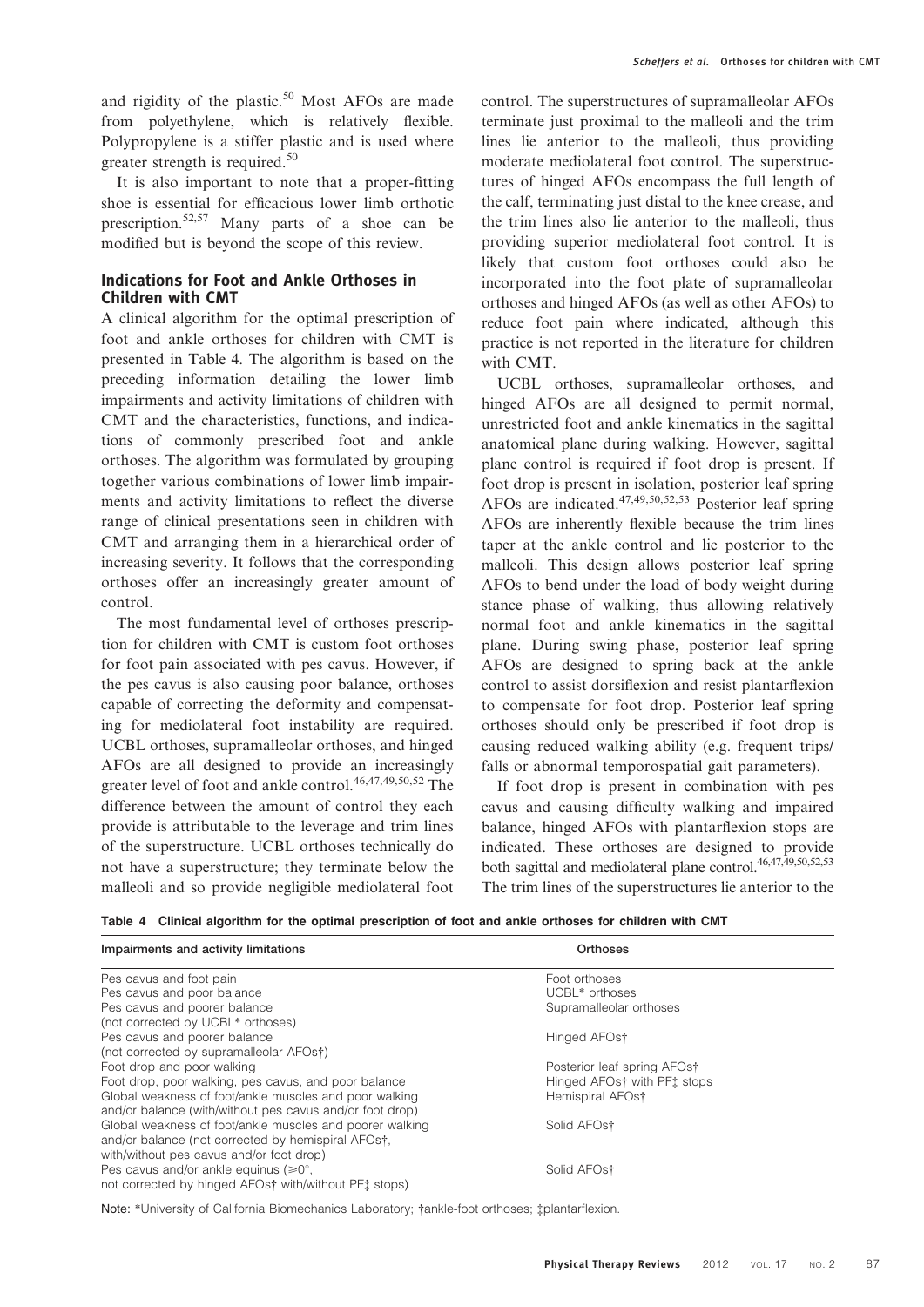malleoli, thus affording adequate mediolateral stability to correct the pes cavus and compensate for poor balance. Whilst the plantarflexion stops compensate for foot drop during swing phase of walking, they also create a greater knee flexion moment at heel strike during stance phase. This increased knee flexion moment must be tolerated by the knee extensor muscles. Hinged AFOs with plantarflexion stops should therefore only be prescribed if the patient demonstrates poor walking and balance in the presence of adequate knee extensor strength.

Where poor walking and/or poor balance are implicated in combination with global weakness of the foot and ankle muscles, multidirectional control is required. Hemispiral AFOs are designed to resist, but not eliminate, movement of the foot and ankle in all directions.<sup>50</sup> The superstructures of hemispiral AFOs begin at the lateral aspect of the foot plate and wrap  $180^\circ$  around the posterior calf, terminating near the medial tibial condyle. In this way, the orientation of hemispiral superstructures is well designed to correct pes cavus deformities. Also, the multidirectional control provided by hemispiral AFOs compensates for foot drop during swing phase of walking and foot and ankle instability during stance phase. However, resisting movement of the foot and ankle during stance phase will also disrupt normal foot and ankle kinematics and function.

If hemispiral AFOs are inadequate to compensate for the extent of global weakness of the foot and ankle muscles and poor walking and/or poor balance, solid AFOs are indicated. Solid AFOs are designed to hold the foot and ankle in all anatomical planes and reduce the degrees of freedom.<sup>46,47,49,52,53</sup> However, the high degree of stability afforded by solid AFOs will further disrupt normal foot and ankle kinematics and function during walking, as well as during the performance of other everyday activities such as standing up and sitting down.

Alternatively, solid AFOs can be prescribed to support ankle equinus deformities, so long as the ankle still permits at least plantargrade alignment. Solid AFOs can also be prescribed to support pes cavus deformities which cannot be corrected by hinged AFOs (with or without plantarflexion stops). It is thought however that surgery is indicated if the varus hindfoot component of a pes cavus deformity cannot self-correct.<sup>58</sup> Similarly, if the interface pressures between the orthoses and the body are intolerable for the patient, serial casting or surgical management is required. $1,18$ 

#### **Discussion**

This review of lower limb impairments and activity limitations of children with CMT and commonly

prescribed foot and ankle orthoses has enabled the formulation of a clinical algorithm for the optimal prescription of foot and ankle orthoses for children with CMT. The clinical algorithm is depicted in Table 4. In general, in-shoe orthoses are indicated for children with CMT and pes cavus and foot pain and/ or mild balance impairments, whilst ankle-foot orthoses are indicated for children with CMT and pes cavus, foot drop, global foot and ankle muscle weakness and/or ankle equinus, and moderate–severe balance impairments and/or difficulty walking.

It follows that the optimal prescription of foot and ankle orthoses for children with CMT requires valid and reliable clinical testing of these factors. The study by Burns  $et$   $al$ .<sup>3</sup> provides good examples of such tests: pes cavus can be assessed using the FPI; muscle strength using dynamometry; balance using the Bruininks–Oseretsky Test of Motor Proficiency; and walking ability using an instrumented walkway (e.g. GAITRite). In this way, clinical findings can be compared to normative data to ascertain the degree of impairment. The patient's progress over time and response to any subsequent treatment interventions (e.g. orthoses) can then be monitored also.

It is important to work collaboratively with the patient and their family. The implications of the clinical findings, along with the proposed treatment options, should be clearly explained to the patient and their family. If a particular type of orthoses is deemed to be the most appropriate therapeutic intervention, it is important to gain informed consent and improve patient compliance by discussing the possible benefits and disadvantages of the orthoses. A study by Vinci and Gargiulo<sup>59</sup> of Italy demonstrated poor compliance amongst adults with CMT who were prescribed orthoses. The authors surmised that adults with CMT are not likely to wear orthoses if they cause adverse physical and psychological consequences which outweigh their potential benefits. Orthoses have also been shown to have a negative pscychological impact on children who wear them for spinal deformities. $60,61$  Together, these findings reiterate the importance of determining a patient's suitability for orthoses on an individual basis. Furthermore, it is essential that the correct type of orthoses is prescribed so that adequate support, correction, and/or compensation is provided and any interference to normal lower limb kinematics is minimized. Orthotists can also enhance patient compliance by improving the cosmesis of orthoses for children with colourful patterns and designs.

Finally, whilst the clinical algorithm presented in Table 4 aids clinical reasoning, it is not evidencebased. Further research is still required to determine the efficacy of different foot and ankle orthoses, and the predictive ability of the proposed clinical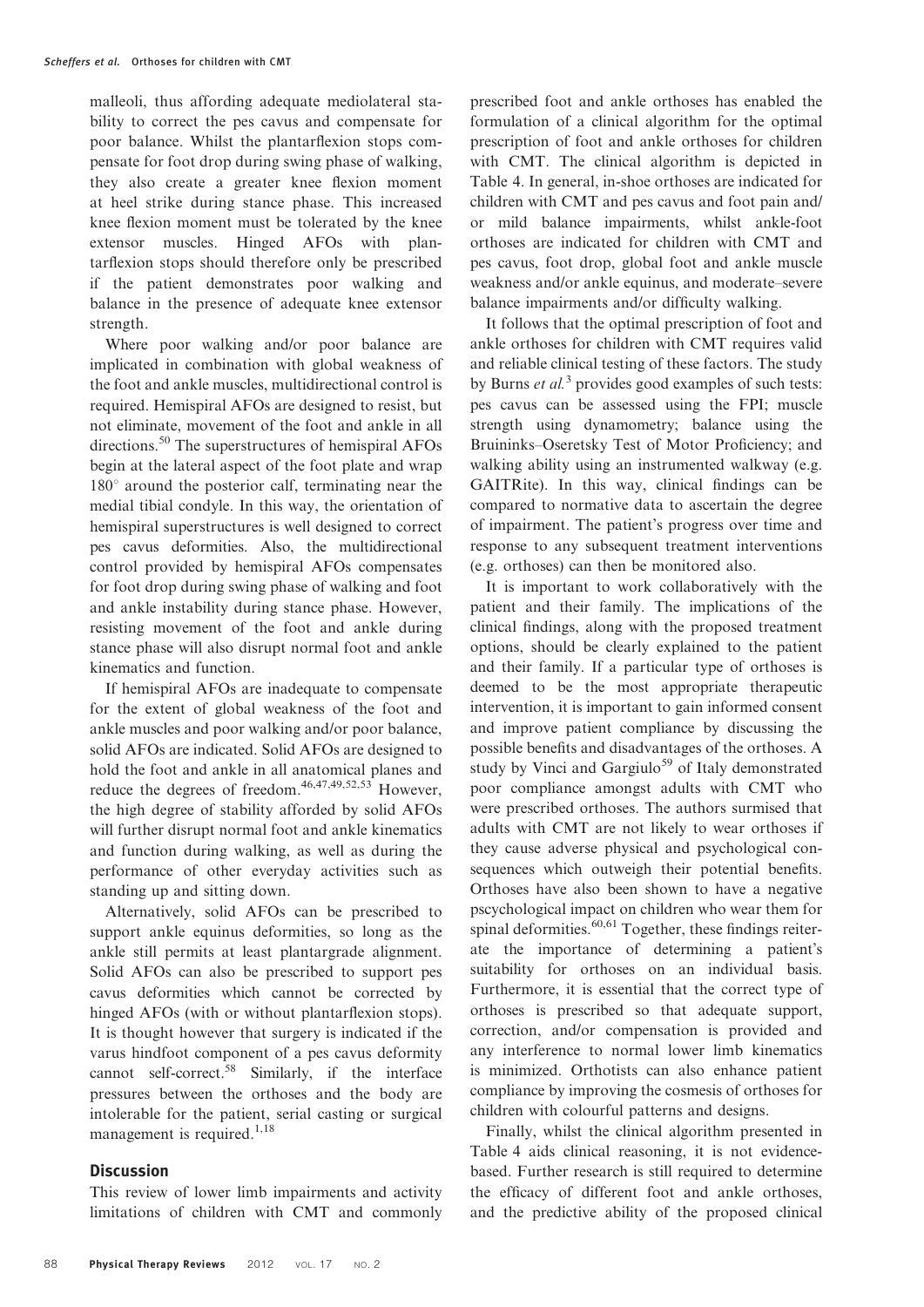algorithm, to improve the lower limb impairments and activity limitations of children with CMT. Ideally, the evidence-based research framework pertaining to the prescription of orthoses for children with cerebral palsy $^{62,63}$  should to be replicated for children with CMT. For this, high quality randomized controlled trials and subsequent systematic reviews are essential.

#### References

- 1 Rose GK. Orthotics: principles and practice. London: William Heinemann Medical Books; 1986.
- 2 Martyn C, Hughes R. Epidemiology of peripheral neuropathy. J Neurol Neurosurg Psychiatry 1997;62:310–8.
- 3 Burns J, Ryan MM, Ouvrier RA. Evolution of foot and ankle manifestations in children with CMT1A. Muscle Nerve 2009;39(2):158–66.
- 4 Gallardo E, Garcia A, Combarros O, Berciano J. Charcot– Marie–Tooth disease type 1A duplication: spectrum of clinical and magnetic resonance imaging features in leg and foot muscles. Brain 2006;129:426–37.
- 5 Garcia A, Combarros O, Calleja J, Berciano J. Charcot-Marie-Tooth disease type 1A with 17p duplication in infancy and early childhood - A longitudinal clinical and electrophysiologic study. Neurology 1998;50(4):1061–7.
- 6 Vanasse M, Dubowitz V. Dominantly inherited peroneal muscular atrophy (hereditary motor and sensory neuropathy type I) in infancy and childhood. Muscle Nerve 1981;4(1):26– 30.
- 7 Berciano J, Combarros O, Calleja J, Polo J, Leno C. The application of nerve conduction and clinical studies to genetic counseling in hereditary motor and sensory neuropathy type I. Muscle Nerve 1989;12:302–6.
- 8 Sabir M, Lyttle D. Pathogenesis of Charcot-Marie-Tooth disease. Gait analysis and electrophysiologic, genetic, histopathologic, and enzyme studies in a kinship. Clin Orthop 1984;184:223–35.
- 9 Tooth H. The peroneal type of progressive muscular atrophy. London: Lewis; 1886.
- 10 Charcot J, Marie P. Sue une forme particulaire d'atrophie musculaire progressive souvent familial debutant par les pieds et les jamber et atteingnant plus tard les mains. Revista Médica 1886;6:97–138.
- 11 Dyck P, Lambert E. Lower motor and primary sensory neuron diseases with peroneal muscular atrophy. I. Neurologic, genetic, and electrophysiologic findings in hereditary polyneuropathies. Arch Neurol 1968;18(6):603–18.
- 12 Dyck P, Lambert E. Lower motor and primary sensory neuron diseases with peroneal muscular atrophy. II. Neurologic, genetic and electrophysiological findings in various neuronal degenerations. Arch Neurol 1968;18(6):619–25.
- 13 Harding A, Thomas P. The clinical features of hereditary motor and sensory neuropathy types I and II. Brain 1980;103(2):259– 80.
- 14 Saporta A, Sottile S, Miller L, Feely S, Siskind C, Shy M. Charcot-marie-tooth disease subtypes and genetic testing strategies. Ann Neurol 2011;69(1):22–33.
- 15 Casasnovas C, Cano LM, Albertí A, Céspedes M, Rigo G. Charcot-Marie-tooth disease. Foot Ankle Spec 2008;1(6):350– 4.
- 16 International Classification of Functioning, Disability and Health (ICF). Geneva: World Health Organization; 2001.
- 17 Pareyson D, Marchesi C. Diagnosis, natural history, and management of Charcot-Marie-Tooth disease. Lancet Neurol 2009;8:654–67.
- 18 Guyton G. Current concepts review: orthopaedic aspects of Charcot-Marie-Tooth disease. Foot Ankle Int 2006;27(11): 1003–10.
- 19 Mann R, Missirian M. Pathophysiology of Charcot-Marie-Tooth Disease. Clin Orthop Relat Res 1988;234:221–8.
- 20 Rose KJ, Burns J, Ryan MM, Ouvrier RA, North KN. Reliability of quantifying foot and ankle muscle strength in very young children. Muscle Nerve 2008;37:626–31.
- 21 Escolar D, Buyse G, Henricson E, Leshner R, Florence J, Mayhew J, et al. CINRG randomized controlled trial of

creatine and glutamine in Duchenne muscular dystrophy. Ann Neurol 2005;58:151–5.

- 22 Mayhew J, Florence J, Mayhew T, Henricson E, Leshner R, McCarter R, et al. Reliable surrogate outcome measures in multicenter clinical trials of Duchenne muscular dystrophy. Muscle Nerve 2007;35:36–42.
- 23 Redmond AC, Crosbie J, Ouvrier RA. Development and validation of a novel rating system for scoring standing foot posture: The Foot Posture Index. Clin Biomech (Bristol, Avon) 2006;21:89–98.
- 24 Deitz J, Kartin D, Kopp K. Review of the Bruininks-Oseretsky Test of Motor Proficiency, Second Edition (BOT-2). Phys Occup Ther Pediatr 2007;27(4):87–102.
- 25 Wong L, Hunt A, Burns J, Crosbie J. Effect of foot morphology on center-of-pressure excursion during barefoot walking. J Am Podiatr Med Assoc 2008;98(2):112–7.
- 26 Crosbie J, Burns J, Ouvrier RA. Pressure characteristics in painful pes cavus feet resulting from Charcot–Marie–Tooth disease. Gait Posture 2008;28:545–51.
- 27 Nieuwenhuijzen P, Duysens J. Proactive and reactive mechanisms play a role in stepping on inverting surfaces during gait. J Neurophysiol 2007;98:2266–73.
- 28 Deniskina IV, Levik YS, Gurfinkel VS. Relative roles of the ankle and hip muscles in human postural control in the frontal plane during standing. Hum physiol 2001;27(3):317–21.
- 29 van der Linden MH, van der Linden SC, Hendricks HT, van Engelen BGM, Geurts ACH. Postural instability in Charcot-Marie-Tooth type 1A patients is strongly associated with reduced somatosensation. Gait Posture 2010;31:483–8.
- 30 Khan K, Roberts P, Nattrass C, Bennell K, Mayes S, Way S, et al. Hip and ankle range of motion in elite classical ballet dancers and controls. Clin J Sport Med 1997;7(3):174–9.
- 31 Nicol A. Measurement of joint motion. Clin Rehabil 1989;3(1):1–9.
- 32 Bus SA, Maas M, Lange AD, Michels RPJ, Levi M. Elevated plantar pressures in neuropathic diabetic patients with claw/ hammer toe deformity. J Biomech 2005;38:1918-25.
- 33 Mueller MJ, Hastings M, Commean PK, Smith KE, Pilgram TK, Robertson D, et al. Forefoot structural predictors of plantar pressures during walking in people with diabetes and peripheral neuropathy. J Biomech 2003;36:1009–17.
- 34 Perry J, Burnfield JM. Gait analysis: normal and pathological function. 2nd ed. Thorofare, NJ: SLACK Incorporated; 2010.
- 35 Brukner P, Khan K. Clinical sports medicine. 3rd ed. North Ryde, NSW: McGraw-Hill; 2006.
- 36 Frank CB. Ligament healing: current knowledge and clinical applications. J Am Acad Orthop Surg 1996;4:74–83.
- 37 Schwellnus MP, Derman EW, Noakes TD. Aetiology of skeletal muscle cramps during exercise: a novel hypothesis. J Sports Sci 1997;15:277–85.
- 38 Burns J, Ramchandren S, Ryan MM, Shy M, Ouvrier RA. Determinants of reduced health-related quality of life in pediatric inherited neuropathies. Neurology 2010;75:726–31.
- 39 Sutherland D. The development of mature gait. Gait Posture 1997;6:163–70.
- 40 Chambers HG. Pediatric gait analysis. In: Perry J, Burnfield JM, editors. Gait analysis: normal and pathological function. 2nd ed. Thorofare, NJ: SLACK Incorporated; 2010. p. 341–63.
- 41 Vinci P, Perelli SL. Footdrop, foot rotation, and plantarflexor failure in Charcot-Marie-Tooth disease. Arch Phys Med Rehabil 2002;83:513–6.
- 42 Don R, Serrao M, Vinci P, Ranavolo A, Cacchio A, Ioppolo F, et al. Foot drop and plantar flexion failure determine different gait strategies in Charcot-Marie-Tooth patients. Clin Biomech (Bristol, Avon) 2007;22(8):905–16.
- 43 Ramdharry G, Day B, Reilly M, Marsden J. Hip flexor fatigue limits walking in Charcot–Marie–Tooth disease. Muscle Nerve 2009;40(1):103–11.
- 44 Todd F, Lamoreux L, Skinner S, Johanson M, St. Helen R, Moran S, et al. Variations in the gait of normal children. A graph applicable to the documentation of abnormalities. J Bone Joint Surg Am 1989;71:196–204.
- 45 Jacobs R, Bobbert MF, van Ingen Schenau GJ. Mechanical output from individual muscles during explosive leg extensions: the role of biarticular muscles. J Biomech 1996;29(4):513–23.
- 46 Kott K. Orthoses for patients with neurologic disorders: clinical decision making. In: Seymour R, editor. Prosthetics and orthotics: lower limb and spinal. Philadelphia, PA: Lippincott Williams & Wilkins; 2002.